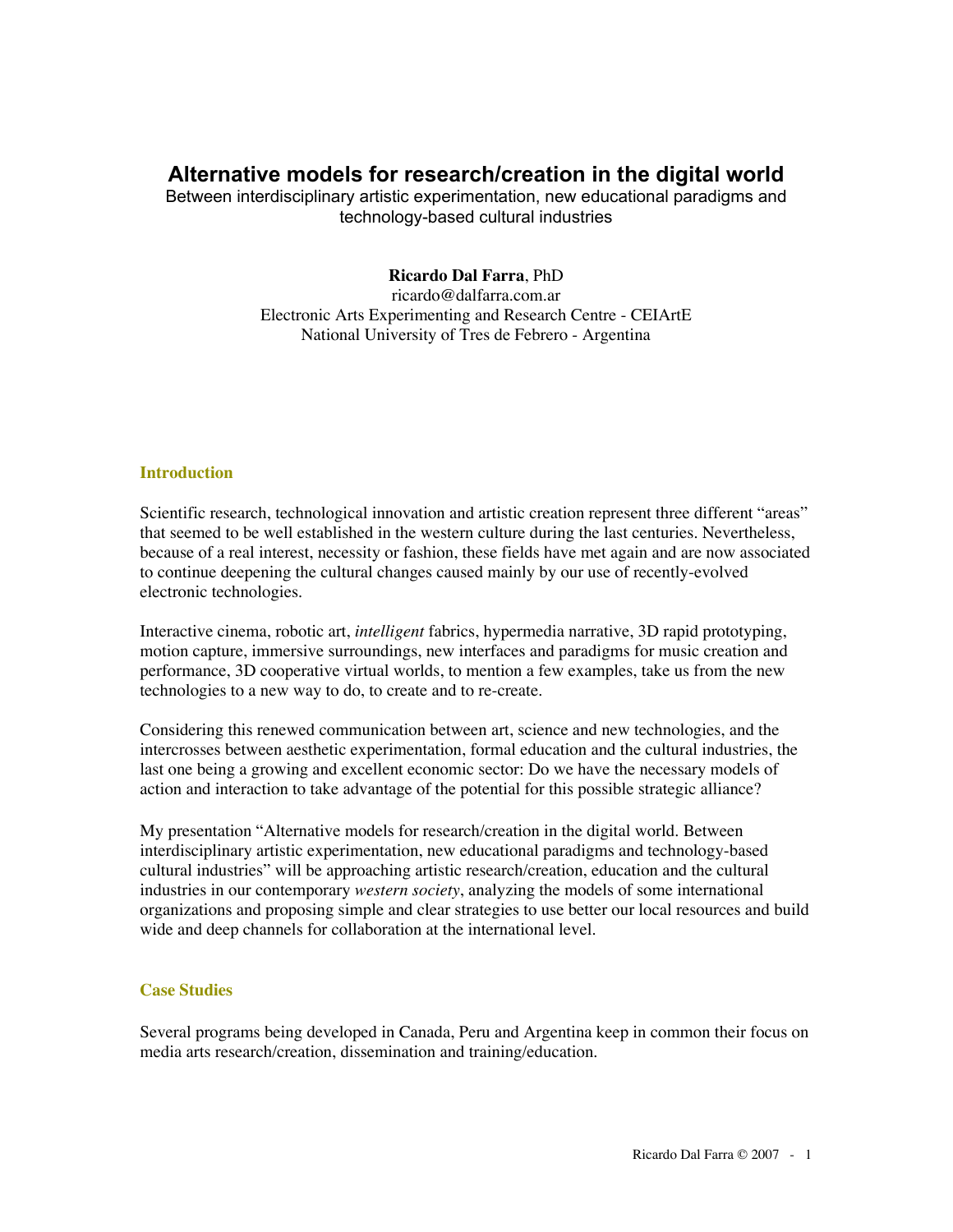In Montreal, Hexagram, the Canadian largest interuniversity consortium devoted to media arts and technologies, supports research/creation projects and works to develop links with the industry. Hexagram members have access to an annual round of financing as well as to seed money for the start-up of new projects or their completion. They also have access to an exceptional infrastructure and a large amount of sophisticated and up-to-date equipment. Hexagram has an important budget with funds coming from the public sector as well as private donors.

Far from there, in all sense, is the Amauta project affiliated with Centro Bartolomé de las Casas in Cusco, Peru. It has a small digital media centre with a few workstations and a very small team coordinating all the activities. Amauta serves the mestizo and rural communities from the Andean region around Cusco. All activities are free. The Amauta project has been supported by donations, a few grants and the Bartolomé de las Casas Centre itself. Most lecturers get their travel resources by their own and do not ask for any fees for their work.

The Electronic Arts Experimenting and Research Centre (CEIArtE) at National University of Tres de Febrero in Buenos Aires, could be positioned in the middle between both precedent projects. It serves the academic community with its research/creation projects, as well as the community at large through its dissemination activities. CEIArtE is supported by the University and has very limited resources to operate.

All these projects are producing positive results and in spite of huge differences between them in terms of human and financial resources they are producing an impact in their surrounding society.

## **About Argentina's e-culture and education**

Argentina is an active place for contemporary art using innovative technologies, and has a rich heritage concerning the media arts, too.

There are examples of artists developing their practice working closely with engineers already several decades ago. An interesting case is that of Fernando von Reichenbach, that was conceiving and building special devices for creation and performance since the 60s. He built the Analog Graphic Converter, used by composers to convert graphic scores from a paper roll into signals adapted for musical uses, capturing the original drawing images with a camera to control an analog electronic oscillator.

Concerning the last years, worth mentioning some programs focused on education and research founded on the concept of developing a new generation of professionals that could be able to understand, reflect and work on the cross-road of the arts using innovative technologies and sciences:

• The Musical Production program conceived at ORT Technical School in 1992 was an example of interdisciplinarity where art, science and technology were finding their way together with an educational objective. Mathematics, physics and biology were melding well with composition, keyboard practice and music history while learning also recording, sound synthesis and processing, and multimedia techniques. The results were amazingly positive and were clearly showing the rich possibilities of this approach for students at the high-school level.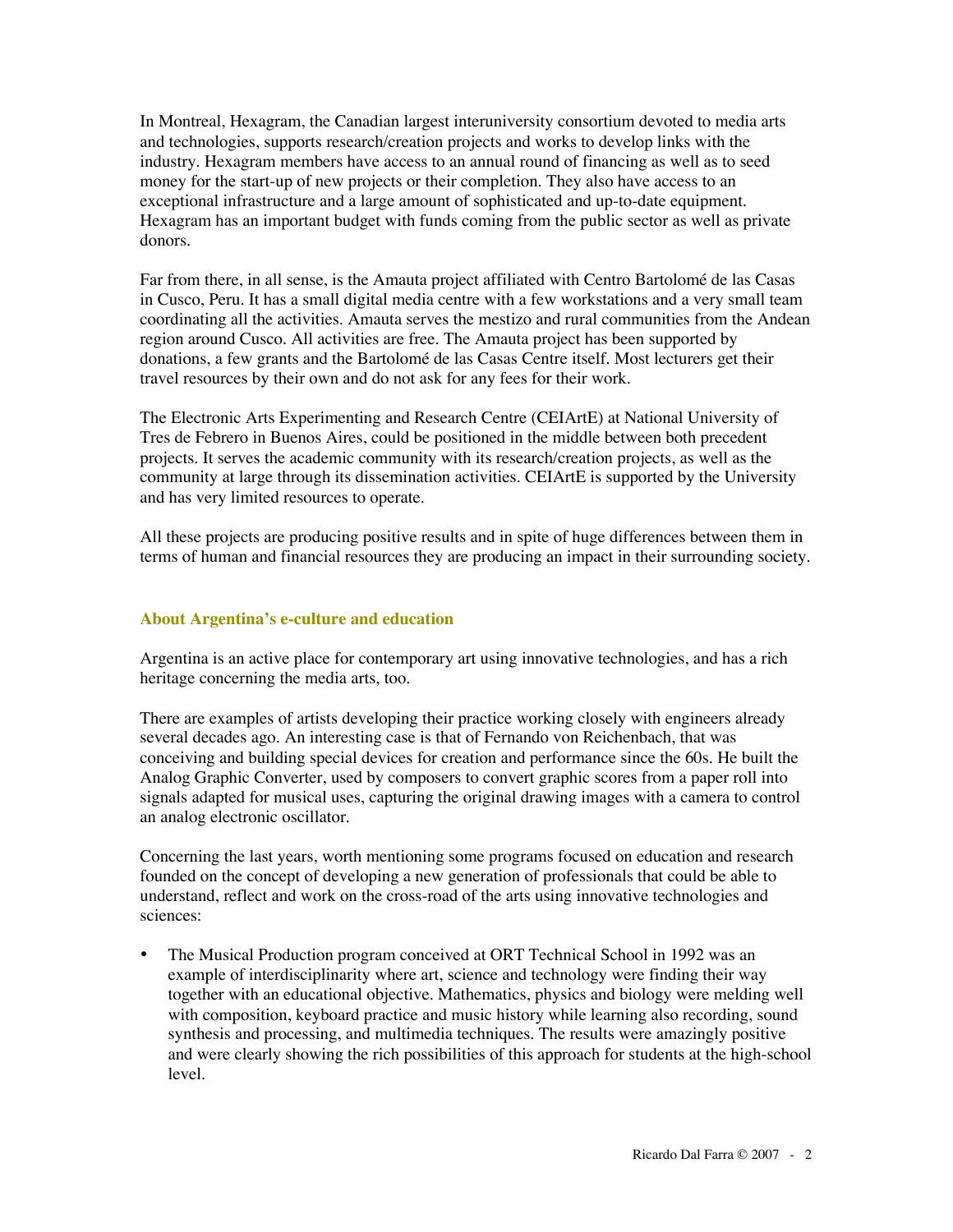- Starting its development in 1996 at the National Institute for Technology Education National Ministry of Education, Science and Technology of Argentina, the Multimedia Communication vocational pathway represent the first major attempt to create a program including a well balanced mix of art/design, science, management and technology. Educational institutions all along the country have been implementing this program. The national standards for multimedia education created along this competence-based education program are an international historical landmark in terms of new media education.
- The National University of Tres de Febrero (UNTreF), a public institution with most campuses placed out of down-town Buenos Aires, is offering an Electronic Arts program since 2000. The aforementioned Electronic Arts Experimenting and Research Centre (CEIArtE - UNTreF) focus on local and international media arts research, creation and dissemination projects; it works independently from the Electronic Arts educational program, but its small team is formed mainly by advanced students and new graduates guided by UNTreF's faculty. Links with other local as well as foreign universities and organizations (e.g. International Society for the Arts, Sciences and Technology) are being developed and it exists a mutual interest to work on projects together.

Having been personally involved in the design, start-up and development of each of the projects itemized above, I find that -in spite of all the difficulties of our recent history- Argentina has the basic elements to go now a step further in building a clear policy to support and promote the interaction between new media research/creation, education and cultural industries. I believe positive results in terms of a better education, cultural diversity and even economic profit will result from that.

## **Conclusions**

Argentina has a tradition in blending art and electronic technologies. It has also the people: artists, scientists and technology experts with widely recognized capabilities; and something worth mentioning, it has an avid and well-educated audience, too.

Argentina should have a major [state-supported or mixed] centre devoted to digital culture. It has fundamental ingredients to be successful getting interesting and positive results for its society. A strong interaction between art, science and innovative technologies is possible and valuable, and the media arts, direct consequence of that strategic alliance, will perfectly fit with new educational paradigms. This "team" would be able to create new paths with cultural industries that could start to promote high quality cultural goods. It is not necessarily easy to do, but if we expect to integrate different sectors of our society, if we want to build better channels of communication and understanding, if we wish to make the journey towards a better future for everyone, the investment could be nothing compared with the returns.

In Argentina we need to decide: What do we want? To take the train or just to see how it passes in front of our eyes? The intersection of art, science and technology deserve a deep reflection to, at least, take a position concerning the goal(s) to achieve as well as the possible consequences of the activities around it. Then, not only we could ask ourselves: Where do we go? And why? But also we need to consider: How do we go? And of course: Who are able, or not, to make that journey?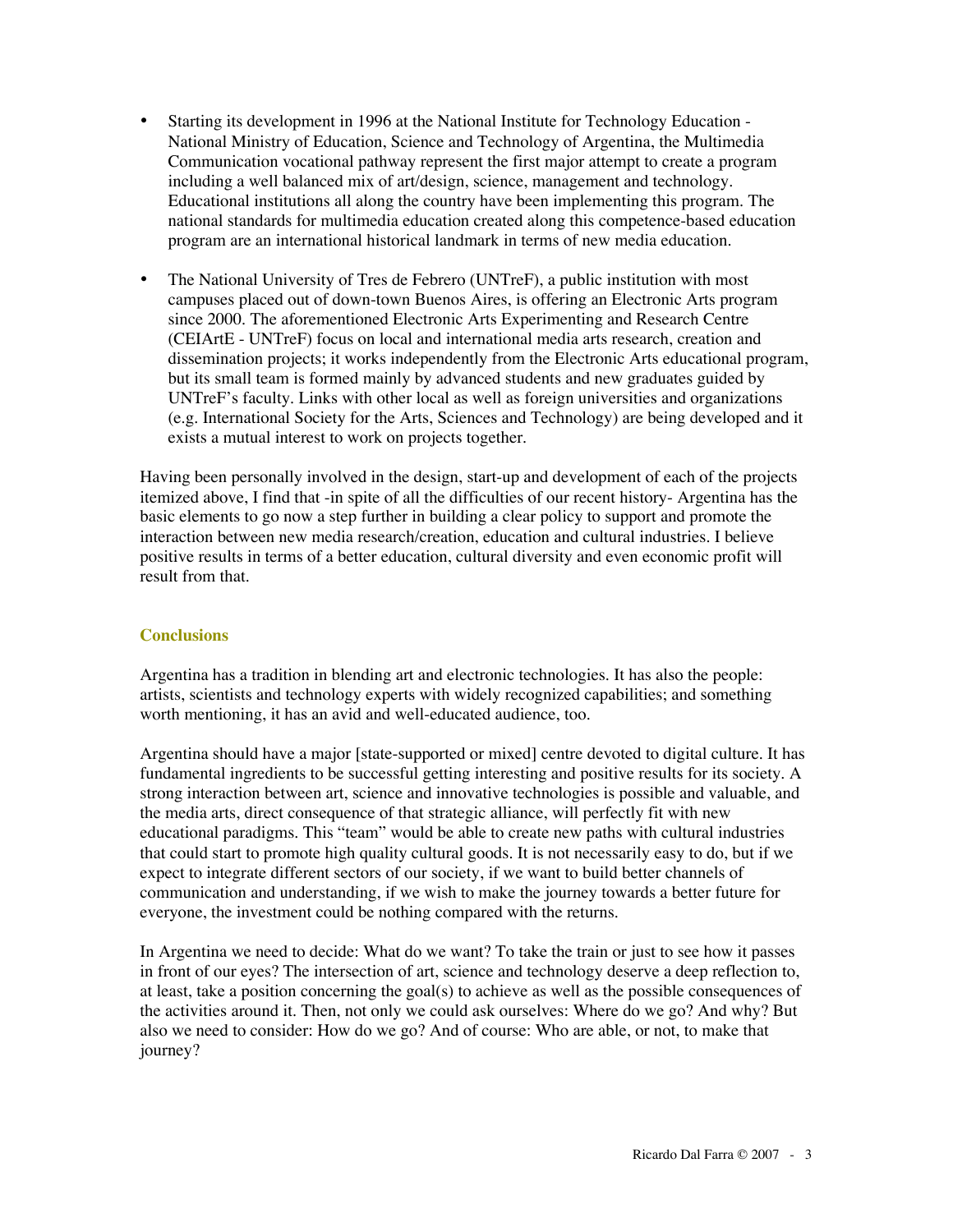#### **Future steps**

At the national level, CEIArtE plan to keep expanding the research/creation as well as dissemination activities being developed. The Centre is also working to create bridges with the industry.

CEIArtE's vision is to become an interuniversity hub contributing to develop the potential of the interaction between art, science and innovative technologies as well as the integration of its positive results into our society.

From an international perspective, CEIArtE is establishing links with universities, independent experts and organizations, promoting the creation of collaborative spaces for research/creation and dissemination. In that sense, we are very interested to jointly work with the International Centre for Art and New Technologies in Prague, and the first steps in that direction have been given. We expect this international meeting will serve to provide the space for discussion and exchange of ideas that could lead us to enlarge the ties between experts and institutions from the Czech Republic and Argentina, to then share knowledge and develop research/creation and educational projects together.

## **References**

- Attali, J. 1985. *Noise: The Political Economy of Music*. United States: University of Minnesota Press.
- Benjamin, W. [edited by Arendt, H.] 1969. *Illuminations*. United States: Schocken.
- Dal Farra, R. 1993. *Un Proyecto Educativo Integrador: Producción Musical*. Proceedings of VI Tribuna de Música de América Latina y el Caribe – Trimalca. Argentina.
- Dal Farra, R. 1996. *A Southerner's Perspective*. Computer Music Journal 20(3): 36-37. United States: The MIT Press.
- Dal Farra, R. 1999. *Multimedia Communication A National Program for High Schools to Develop Professional Multimedia Skills*. World Conference on Educational Multimedia, Hypermedia and Telecommunications, Vol. 1999, Issue. 1. United States.
- Dal Farra, R. 2002. *REDI, on line educational resources for the development of professional multimedia skills*. World Conference on E-Learning in Corp., Govt., Health, & Higher Education. Vol. 2002 (1). Canada.
- Dal Farra, R. 2004. *Educación a través de la comunicación multimedial como propuesta de cambio para la comunidad*. VI Jornadas de Artes y Medios Digitales. Symposium: Prácticas de Comunicación Emergentes en la Cultura Digital. Argentina.
- Dal Farra, R. 2005. *A Journey of Sound through the Electroacoustic Wires. Art and New Technologies in Latin America*. PhD thesis, UQAM. Canada.
- Giunta, A. 2001. *Vanguardia, internacionalismo y política. Arte argentino en los años sesenta*. Argentina: Paidós.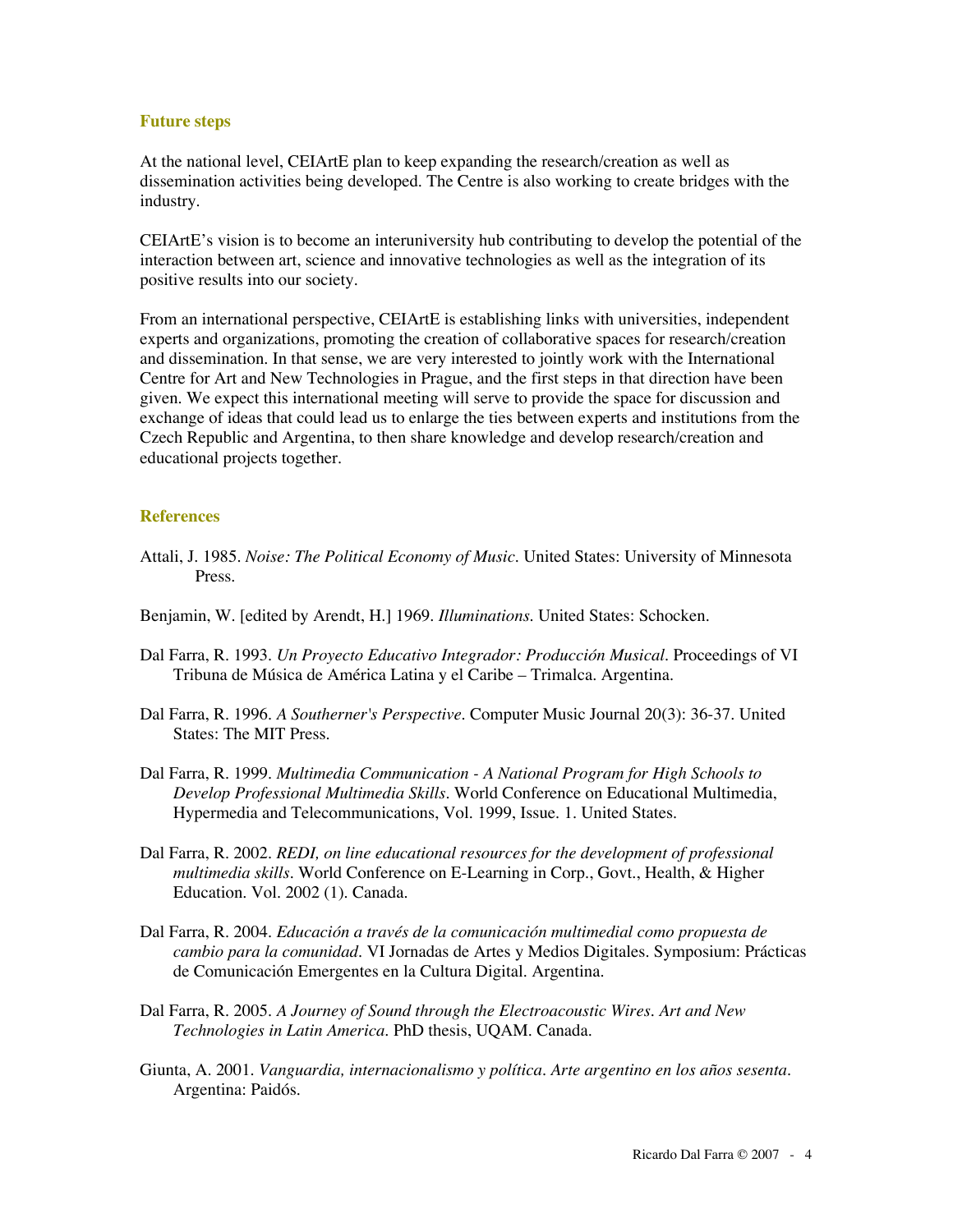Manovich, L. 2002. *The Language of New Media*. United States: The MIT Press.

- Packer, R and Jordan, K. 2002. *Multimedia: from Wagner to virtual reality*. United Sates: W. W. Norton & Company.
- Poissant, L. [Ed.] 1995. *Esthétique des arts médiatiques*. Canada: Presses de l'Université du Québec.
- Sommerer, C. and Mignonneau, L. [Eds.] 1998. *Art @ Science*. Austria/United States: Springer.

Wagensberg, J. 1994. *Ideas Sobre la Complejidad del Mundo*. Spain: Tusquets.

Wilson, S. 2001. *Information Arts: Intersections of Art, Science, and Technology*. United Sates: The MIT Press.

#### **About the author**

Ricardo Dal Farra (b. Buenos Aires, Argentina) has been working in the merging fields of arts, sciences and new technologies as a composer and multimedia artist, researcher, educator, performer and curator focusing mainly on new media arts and electroacoustic music.

He is Founding Director of the **Electronic Arts Experimenting and Research Centre** at National University of Tres de Febrero, Argentina; Research/Creation Coordinator of **Hexagram**, the Institute for Research/Creation in Media Arts and Technologies, based in Montreal, Canada; Associated Researcher at the **Music, Technology and Innovation Research Centre**, De Montfort Univerisity, United Kingdom; and Senior Consultant for the **Amauta** - Andean Media Arts Centre in Cusco, Peru. He has been also new media arts consultant for several organizations, such as **UNESCO** and The **MIT Press**. At the **Daniel Langlois Foundation** for Art, Science, and Technology he was researcher in residence for two periods, then he became its Official Representative and later Coordinator of the Documentation and Conservation of the Media Arts Heritage (**DOCAM**) international research alliance.

He has taught multimedia, new media arts creation and history, electroacoustic and computer music, new media research and documentation, music technology and sound design in universities, conservatories, colleges, high schools and specialized labs. He has also been designing high school, college and university educational programs integrating arts, sciences and new technologies, like the **Electronic Arts** Program for the National University of Tres de Febrero.

His recent research projects have been focused on new media arts (Multimedia Communication, national standards for multimedia education - National Ministry of Culture and Education, Argentina, 1996-2003; and REDI, multimedia educational resources, **National Ministry of Education, Science and Technology**, Argentina, with support by **GTZ**, Germany, and **Apple** Computer, United States, 2000-2001), and also on the history and preservation of electroacoustic music (**UNESCO**, 2002-2003; The Daniel Langlois Foundation for Art, Science, and Technology, Montreal, 2003-2004; and Ph.D. thesis, UQAM, Montreal, 2005).